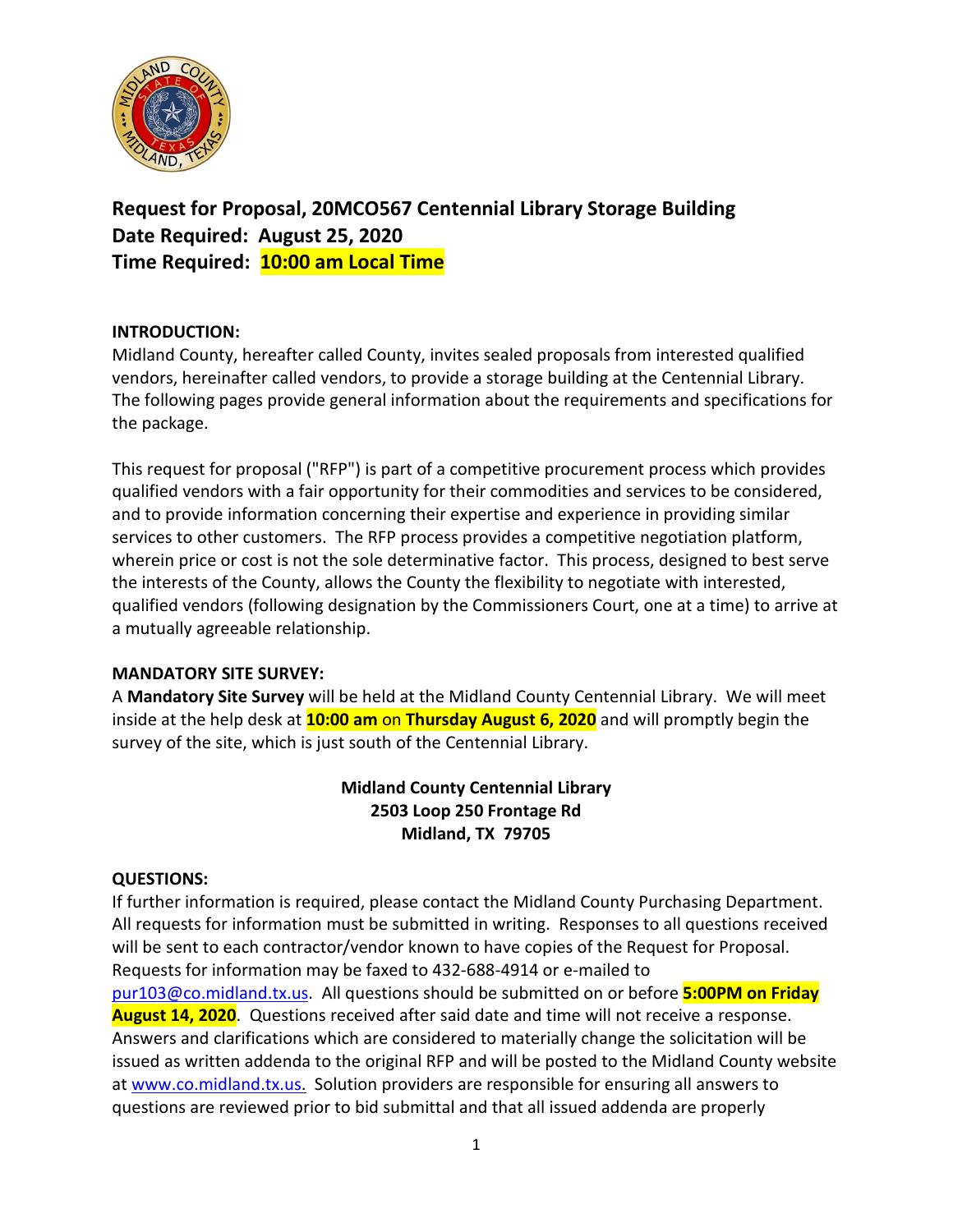acknowledged with their submitted proposal response. Midland County will not be responsible for any verbal exchange between the vendor and an employee of Midland County.

## **COPIES AND RECEIPT:**

Please submit one (1) original, three (3) copies, and an electronic copy on USB drive of the proposal. **An executed copy of the Proposal Affidavit SIGNED AND NOTARIZED (Page 8) must be included in each submission.** Please note that if no Proposal Affidavit is included, the response will be rejected. Midland County is exempt from all state and federal taxes. Tax exempt certificates are available upon request.

All responses should be submitted in a sealed envelope, marked on the outside**,** 

# **Centennial Library Storage Building 20MCO567**

**\_\_\_\_\_\_\_\_\_\_\_\_\_\_\_\_\_\_\_\_\_\_\_\_ Company Name**

Responses must be received by **10:00 am Local Time** on **August 25, 2020**. Late proposals will be rejected and returned without being opened. The clock in the Purchasing Agent's office is the official time piece for this submission. If interested, Contractors may use mail or express systems to deliver their proposal to the Purchasing Department; they should ensure that they are tendered to the carrier in plenty of time to reach the Purchasing Department by the time and date required. Facsimile transmitted proposals shall not be accepted.

**SUBMISSION LOCATION:** All bids which are mailed, shipped, delivered, etc. should be addressed as follows:

## **Midland County Purchasing Department**

Midland County Courthouse Attention: Kristy Engeldahl, Purchasing Agent 500 N. Loraine Street, Suite 1101 Midland, Texas 79701

## **DOCUMENTATION SUBMISSION:**

The respondent must submit all required documentation. Failure to provide requested information may result in rejection of the proposal.

## **ALTERATION OF PROPOSAL:**

A proposal may be altered, modified or amended by a vendor at any time, prior to the time and date set forth above as the submission deadline. Alterations, modifications or amendments to a proposal must be made in the offices of the Purchasing Department. Any interlineations, alteration or erasure made on a proposal before the submission deadline must be initialed by the signer of the proposal, guaranteeing authenticity. A proposal may not be altered, modified or amended after the submission deadline.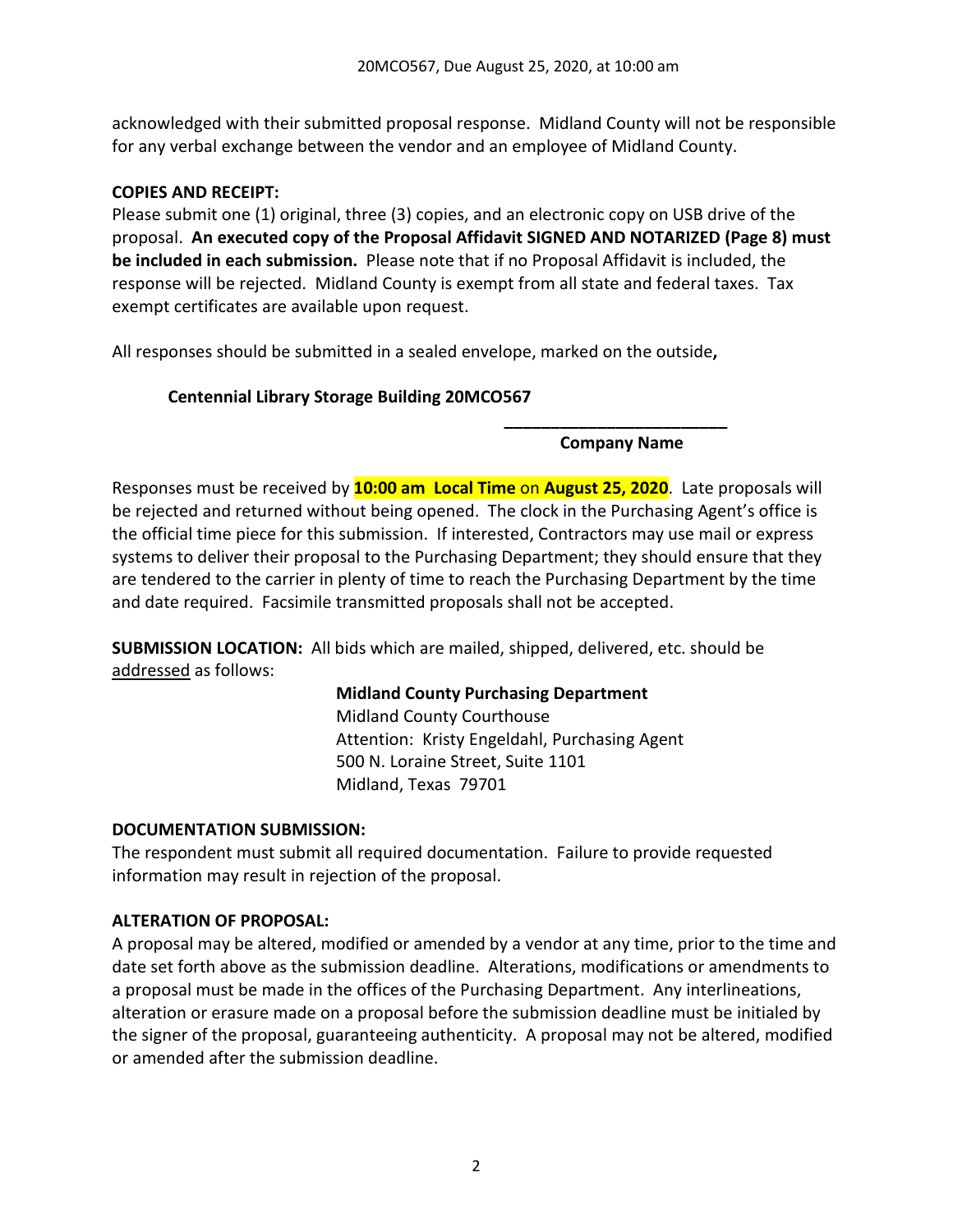#### **WITHDRAWAL:**

A proposal may not be withdrawn or canceled by the respondent for a period of sixty (60) days following the date designated for the receipt of proposals, and respondent so agrees upon submittal of their proposal.

### **CONFLICT OF INTEREST:**

No public official shall have interest in this contract, in accordance with Vernon's Texas Codes annotated Local Government Code Title 5, Subtitle C, Chapter 171. Vendor is required to sign affidavit form included in Proposal documents.

### **SILENCE OF SPECIFICATIONS:**

The apparent silence of these specifications as to any detail of the apparent omission from it of a detailed description concerning any point, shall be regarded as meaning that only the best commercial practices are to prevail. All interpretations of these specifications shall be made on the basis of this statement.

## **CONFIDENTIALITY:**

Contents of the proposals will remain confidential until the contract is awarded. At that time the contents will be made public under the Texas Public Information Act; except for any portion of a proposal which has been clearly marked as a trade secret or proprietary data (the entire proposal may not be so marked). Proposals will be opened, and the name of the firm submitting the proposal read aloud and acknowledged at **10:05 am** on **Tuesday August 25, 2020** in the Purchasing Department Conference Room, located in the Midland County Courthouse, Suite 1101. All respondents or other interested parties are invited to attend the opening.

Vendors are hereby notified that the Owner strictly adheres to all statutes, court decisions, and opinions of the Texas Attorney General with respect to disclosure of public information.

## **ADDITIONAL INFORMATION AND DEMONSTRATION, NEGOTIATIONS:**

Prior to award, selected vendors may be asked to provide further information concerning their proposal, up to and including presentations/demonstrations. The Midland County Commissioners Court reserves the right to reject any and all proposals or waive formalities as deemed in the best interests of Midland County. The County may also enter into discussions and revisions of proposals after submission and before award for the purpose of obtaining the best and final offer, and to accept the proposal deemed most advantageous to Midland County.

This request for proposal (RFP) is part of a competitive procurement process which is designed to best serve the interests of the County in obtaining complicated commodities and/or services. It also provides interested Contractors with a fair opportunity for their goods and services to be considered. The RFP process is designed to be a competitive negotiation platform, where price is not required to be the sole determinative factor. Also, the County has the flexibility to negotiate with interested vendors (one at a time) to arrive at a mutually agreeable relationship. Negotiations will be arranged with vendors in a hierarchal order, starting with the vendor selected as the primary. If a contract cannot be negotiated, negotiations will, formally and in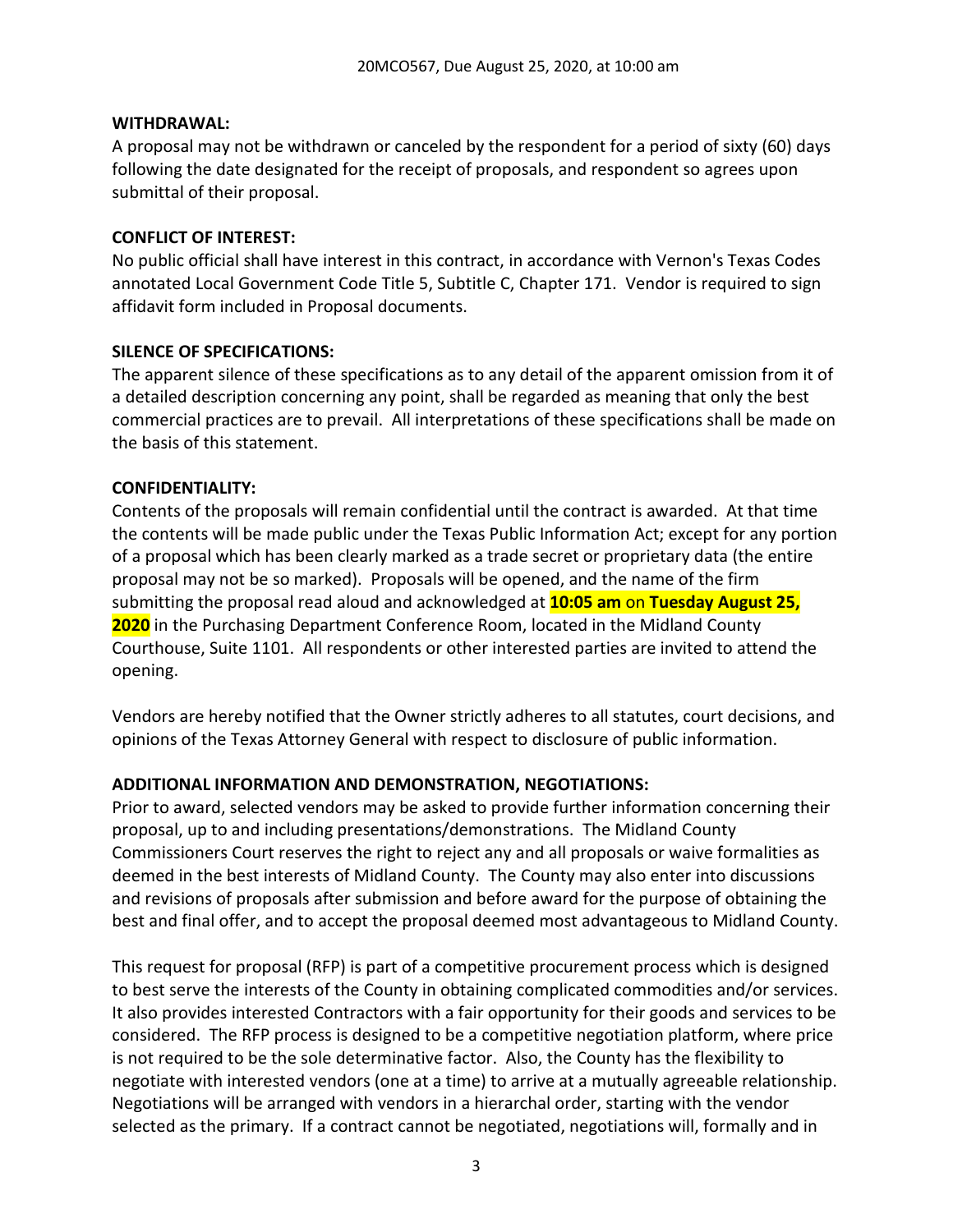writing, end with that vendor and proceed to move to the second vendor, and so forth until a contract is negotiated.

## **RIGHTS OF THE CONTRACTING AUTHORITY:**

Midland County reserves the right to withdraw this RFP at any time and for any reason. Midland County also has the right to terminate its selection process at any time and to reject all responses, or all proposals. Receipt of the proposal materials by Midland County or submission of a proposal to Midland County confers no rights upon the vendor nor obligates Midland County in any manner.

Vendor must agree to Midland County's Standard Terms and Conditions which are set forth in attached documentation.

All costs associated with the preparation or submittal of proposals shall be borne by the vendor, and no cost shall be sustained by Midland County.

## **ORAL COMMITMENT:**

Vendors should clearly understand that any verbal representations made or assumed to be made during any discussions held between representatives of a vendor and any Midland County personnel or official are not binding on Midland County.

## **WAIVER OF CLAIMS:**

Submission of a proposal indicates vendor's acceptance of the evaluation technique and vendor's recognition that some subjective judgments must be made by the County during the determination of qualification.

## **SELECTION CRITERIA:**

Price is a primary consideration, however, it is not the only consideration to be used in the selection. The product and/or service to be provided is also of major importance. Midland County will require that the successful vendor provide a representative for all County related business, service, billing, installation, activation and termination of said service. The evaluation criteria and factors are identified on pages 10 and 11.

# **ORDINANCES AND PERMITS:**

The Contractor/Vendor agrees, during the performance of the work, to comply with all applicable Federal, State, or local code and ordinances.

# **INVOICES:**

Invoices are to be mailed to P.O. Box 421, Midland, Texas 79702 and should cite the applicable Purchase Order Number. Any and all notices or other communications required or permitted by any contract awarded as a result of this RFP shall be served on or given to Midland County, in writing, by personal delivery to the Purchasing Agent of Midland County, Texas, or by deposit with the United States Mail, postage prepaid, registered or certified mail, return receipt requested, addressed to the Midland County Purchasing Agent 500 N. Loraine Suite 1101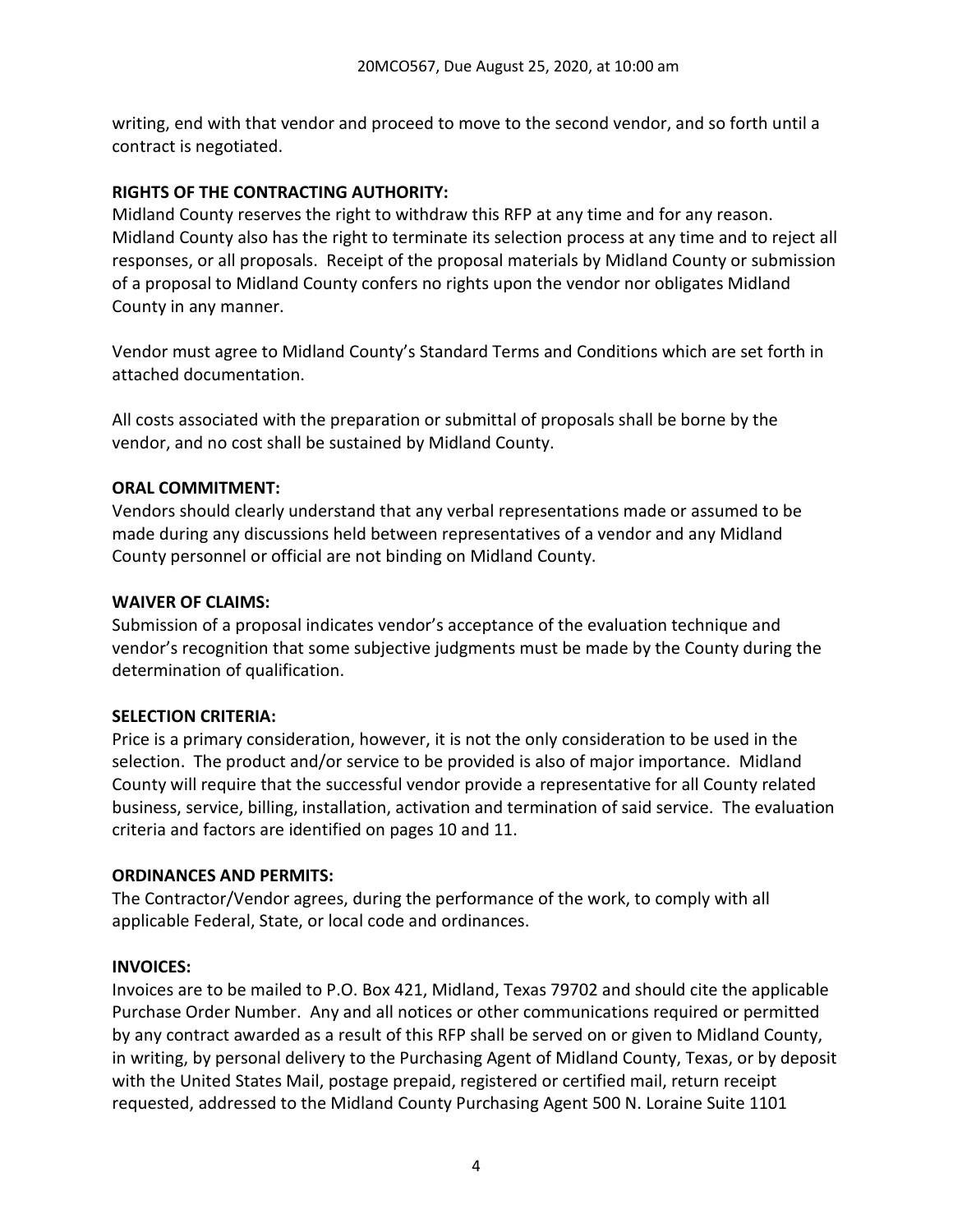Midland, TX 79701, or at such other address as may have been specified by written notice to vendor.

## **INSURANCE:**

The awarded vendor will maintain such insurance as will protect the vendor and the County from claims under the Workers' Compensation Acts, and any amendments thereof, and from any other claims for damages from personal injury, including death, which may arise from operations under this agreement, whether such operations be by themselves or by any sub-Contractor, or anyone directly or indirectly employed by either of them. Current Certificate of such insurance shall be furnished to Midland County and shall show all applicable coverage(s).

### **Other insurance requirements are:**

-General Liability with a \$1,000,000 per occurrence limit and \$2,000,000 general aggregate. -Commercial Automobile Liability with a limit of no less than \$1,000,000. The coverage will also extend liability to hired and non-owned autos.

-Workers' Compensation with limit of \$1,000,000 for Employers Liability.

-We also require a minimum umbrella (or follow form excess policy covering over general liability, auto liability and workers compensation) of no less than \$2,000,000.

-Builders Risk coverage with a full replacement value. The policy will have both the Contractor and Midland County as named insureds. This will include coverage for Contractors and Subcontractors of All Tiers.

- Construction Manager Professional Liability Insurance (also known as Construction Managers Errors & Omissions Insurance, or Construction Management Firm E&O) in an amount of no less than \$1,000,000. If coverage is written on a claims-made form, the coverage shall be kept in force for no less than two years after the completion of the project. A standard general liability policy will be accepted only if specifically endorsed to include Construction Manager at Risk.

Midland County will require the selected vendor to name Midland County as an additional for both the general liability and auto liability. A waiver of subrogation in favor of the County is required for the workers compensation. If the additional insured status or waiver of subrogation is not blanket, please send a copy of the actual endorsements prior to commencement of any work.

Midland County will require the selected vendor to name Midland County as an additional named insured and provide a waiver of subrogation prior to making a contract.

#### **INDEMNIFICATION:**

The vendor shall defend, indemnify and save whole and harmless the County and all its officers, agents and employees from and against any and all demands, claims, suits, or causes of action of any character, name, kind or description brought for, or on account of, arising out of or in connection with the vendor's performance or non-performance of any obligation of vendor or any negligent act, misconduct or omission of the vendor in the performance of its contractual obligations. The vendor shall defend, indemnify, save, and hold harmless the County and its officers, agents, representatives and employees from and against any and all demands, claims, suits, or causes of action of any character, name, kind or description brought for, on account of,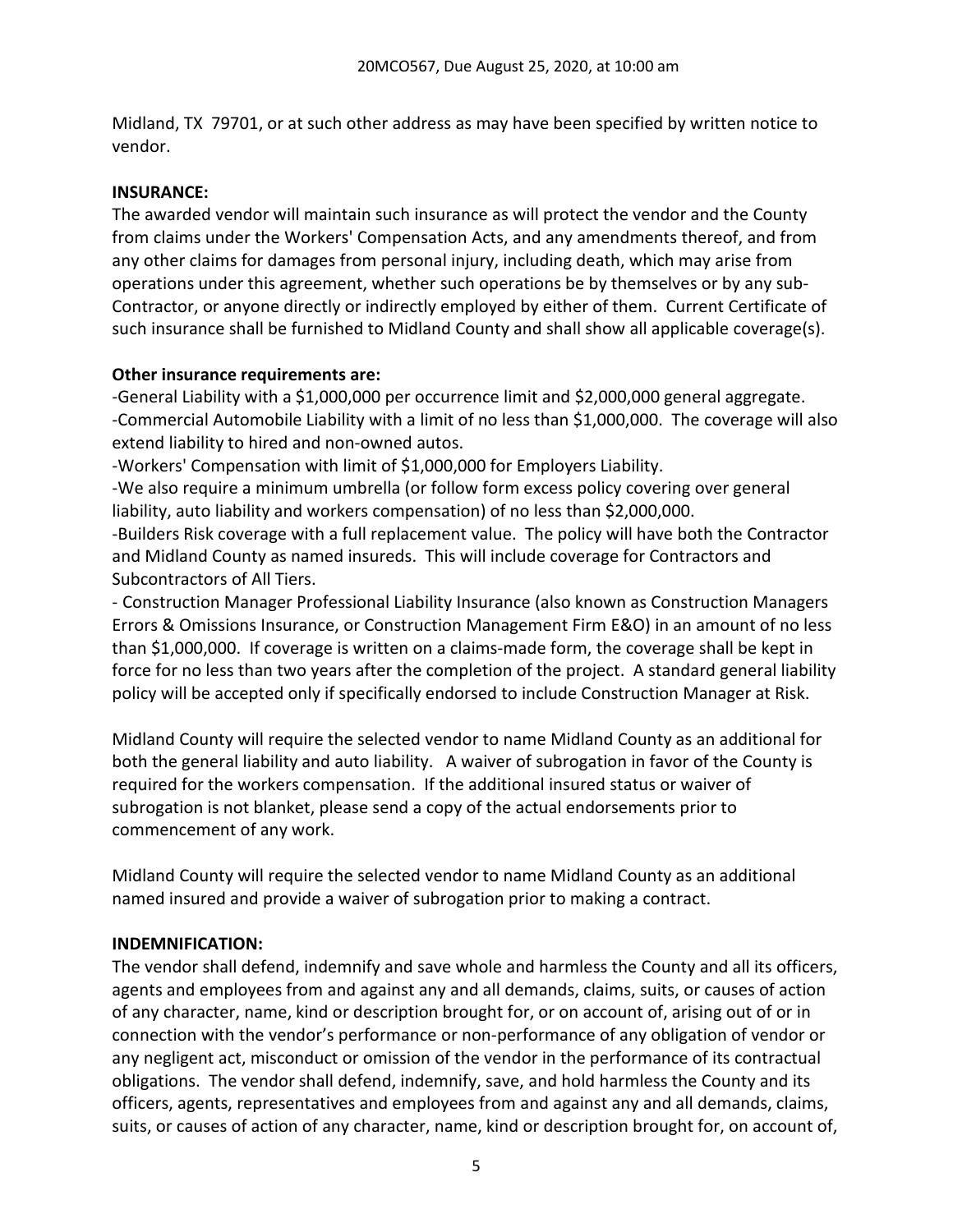arising out of or in connection with vendor's product or service.

## **STATUS OF INDEPENDENT CONTRACTOR:**

Vendor shall be considered an independent contractor, for all purposes. Vendor will not at any time, directly or indirectly, act as an agent, servant, representative or employee of the County. Vendor will not take any action which is intended to create any commitments, duties, liabilities or obligations on behalf of the County, without prior written consent of the County.

### **PARTIAL INVALIDITY:**

In the event any one or more of the provisions contained in this RFP or any contract resulting therefore, for any reason, be held to be invalid, illegal or unenforceable in any respect, such invalidity, illegality or unenforceability shall not affect any other provision of this RFP or any contract resulting therefore and this RFP or the contract resulting therefore shall be construed as if such invalid, illegal or unenforceable provision had never been contained herein.

### **CONTRACT TERMINATION:**

Non-performance of the vendor/contractor in terms of specifications or noncompliance with terms of this contract shall be basis for termination of the contract by the County. Termination in whole or in part, by the County may be made at its option and without prejudice to any other remedy to which it may be entitled at law or in equity, or elsewhere under this contract, by giving (60) sixty days written notice to the vendor/contractor with the understanding that all work being performed under this contract shall cease upon the date specified in such notice. The County shall not pay for work, equipment, services or supplies which are unsatisfactory. vendor/contractor may be given reasonable opportunity prior to termination to correct any deficiency. This, however, shall in no way be construed as negating the basis for termination for non-performance. The right to terminate the notice thereof is controlled by these proposal specifications and is not subject to being altered by contract.

#### **LAW GOVERNING:**

The parties under contract shall be subject to all Federal laws and regulations, and all rules and regulations of the State of Texas. The laws of the State of Texas shall govern the interpretation and application of the contract; regardless of where any disagreement over its terms should arise or any case of action arise.

#### **REMEDIES:**

The successful vendor and Midland County agree that both parties have all rights, duties, and remedies available as stated in the Uniform Commercial Code.

#### **VENUE:**

It is hereby agreed that the contract will be made in Midland, Midland County, Texas, and any dispute arising as a result of it shall be governed by the laws of the State of Texas for the purpose of any law suit, and the parties agree that such lawsuit shall be brought in Midland County, Texas.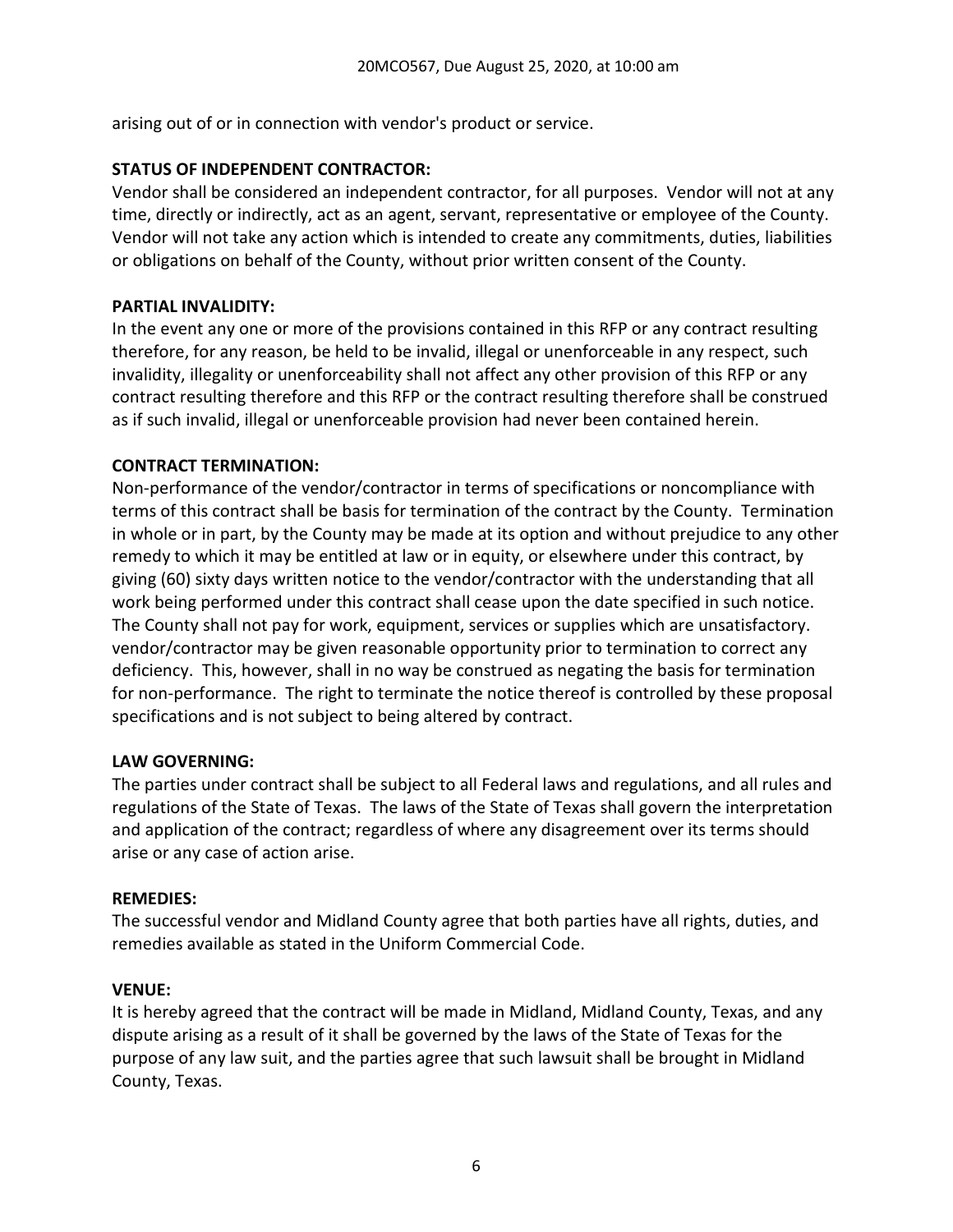### **FUNDING CONTINGENCY:**

Any contract awarded pursuant to this RFP shall be contingent on sufficient funding and authority being made available in each fiscal period by the appropriate officials of Midland County. If sufficient funding or authority is not made available, the contract shall become null and void.

#### **ASSIGNMENT:**

The contractor shall not sell, assign transfer or convey this contract in whole or in part, without the prior written consent of the County.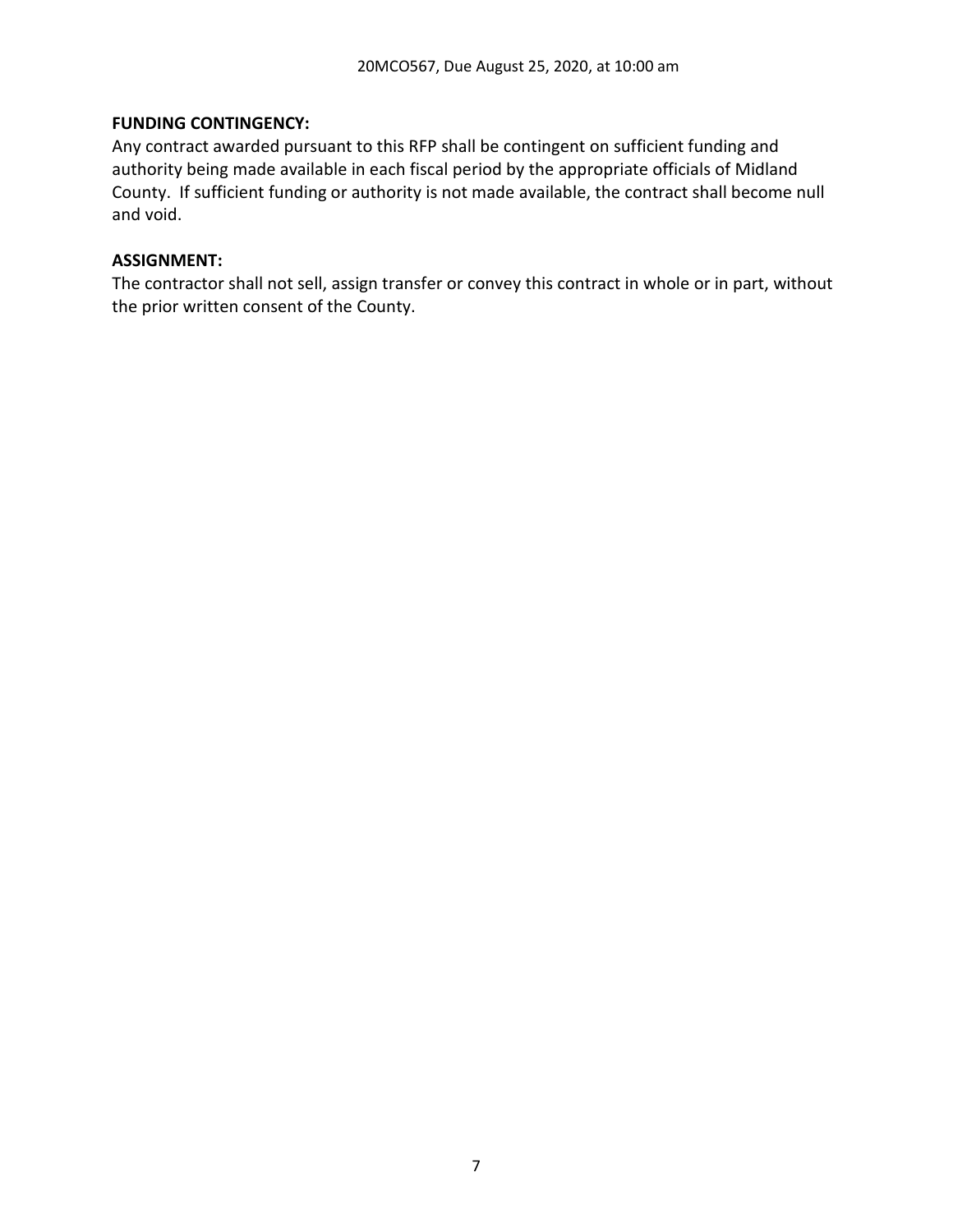## **REQUIRED FORM COMPANY AFFIDAVIT**

The affiant, The affiant,  $\frac{1}{2}$  is tates with respect to this submission to County:

I (we) hereby certify that if the contract is awarded to our firm that no member or members of the governing body, elected official or officials, employee or employees of said County, or any person representing or purporting to represent the County, or any family member including spouse, parents, or children of said group, has received or has been promised, directly or indirectly, any financial benefit, by way of fee, commission, finder's fee or any other financial benefit on account of the act of awarding and/or executing a contract.

I hereby certify that I have full authority to bind the company and that I have personally reviewed the information contained in the RFP and this submission, and all attachments and appendices, and do hereby attest to the accuracy of all information contained in this submission, including all attachments and exhibits.

I acknowledge that any misrepresentation will result in immediate disqualification from any consideration in the submission process.

I further recognize that County reserves the right to make its award for any reason considered advantageous to the County. The company selected may be without respect to price or other factors.

| Type of business organization (corporation, LLC, partnership, proprietorship) |  |
|-------------------------------------------------------------------------------|--|
|                                                                               |  |
|                                                                               |  |

Notary Seal Below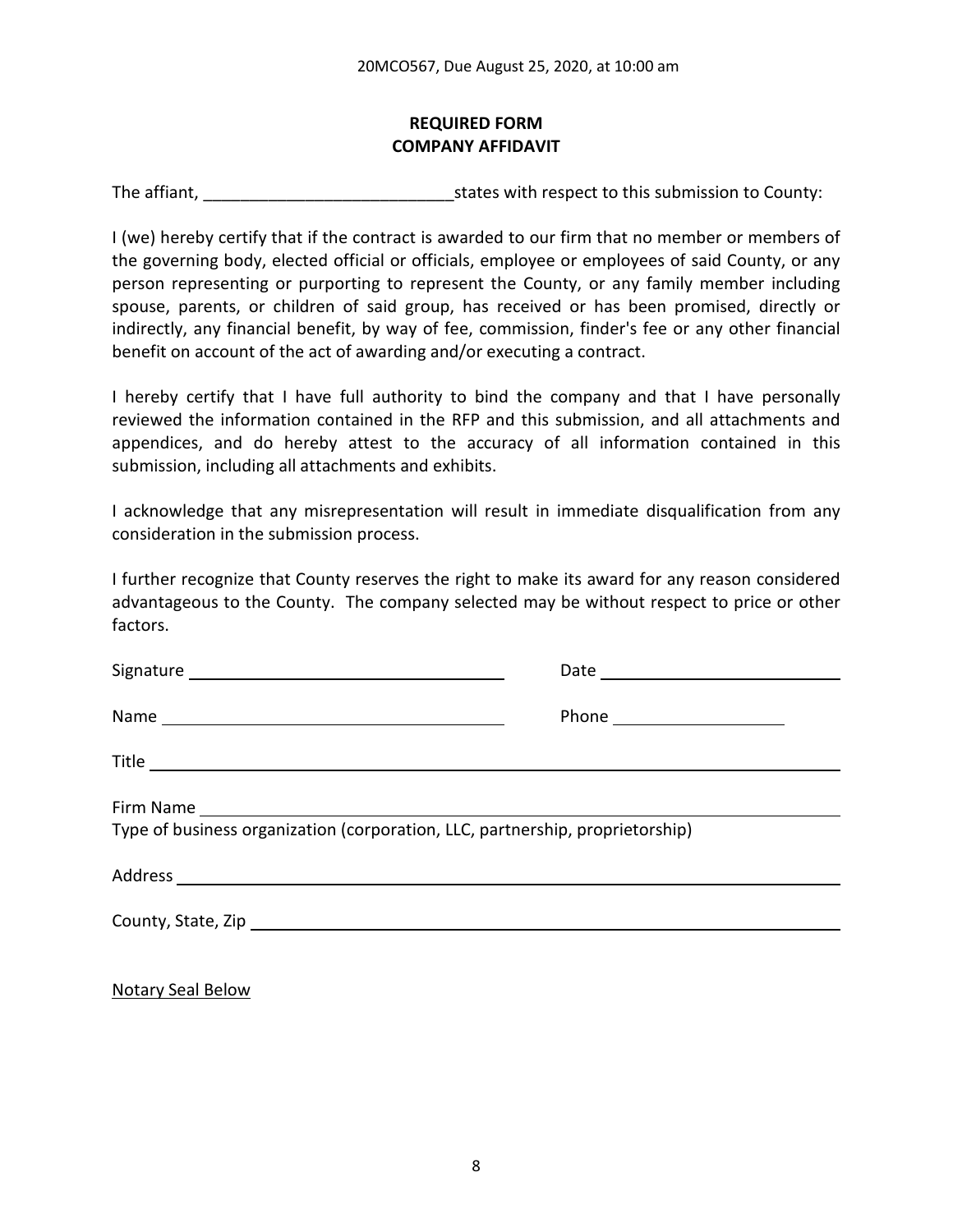#### **SPECIFICATION**

#### **PURPOSE:**

It is Midland County's intent to hire a contractor to build a storage building. The vendor must gather all necessary certifications, permits, and equipment for the construction of the building. The vendor will be responsible for cost of construction material testing, cost of getting temporary water and power set up, and cost of building permits. The overall design of the building is attached in this request for proposal; however, the vendor must design the structure and foundation. The purpose of said building is to provide the necessary storage space for the Midland County Centennial Library. If the cost exceeds \$50,000, then a TAS review will be required. The TAS number will be required for permitting with the City of Midland and currently no TAS or permit has been assigned.

### **SUBCONTRACTOR AND/OR SUPPLIER IDENTIFICATION:**

Should the vendor subcontract any work, the vendor shall indicate below the name of each subcontractor and/or supplier the vendor will use in the performance of the contract. The vendor shall specify the work to be performed by the subcontractor or the materials to be provided by the supplier. Any changes in subcontractor and/or supplier listed below shall require prior approval by the Purchasing Office.

Vendors shall also verify that the vendor can and will deliver the performance and payment bonds referred to below. In the event that a vendor cannot make this verification, this may be grounds to reject the vendor.

The vendor shall deliver performance and payment bonds – in amounts whose penal sums shall be equal to the Project Budget – executed with a surety company authorized to do business in the State of Texas not later than the 10th calendar day after the date the vendor executes the contract or provides the guaranteed maximum price.

#### **CONSTRUCTION LOCATION:**

The storage warehouse is to be built south of the Midland County Centennial Library.

#### **BUILDING SPECIFICATIONS: SEE DRAWINGS IN ATTACHMENT A & ATTACHMENT B** 60'3" x 25'

Sloped roof going from 16' to 14'

Metal building (color to match the top color of the Centennial Library), not insulated; basis of design is Berridge HR-16, in 24 ga., run horizontally; need to add hat channels running vertically to the first in order to attach the horizontal wall panels; no ceiling; roof panel type is Berridge M-Panel in 24 ga., finish is Kynar 500; no point loads needed for suspending from the building; no liner panels intended within the interior of the space; 5psf will be sufficient for collateral loading; no exterior louvres needed

North wall will be 16', South wall will be 14', East and West walls will slope from 16' to 14' Sealant in saw cut joints

Exposed Concrete slab (medium broom finish) reinforced to withstand forklift and light truck; pad 4" above grade

Gutter and downspouts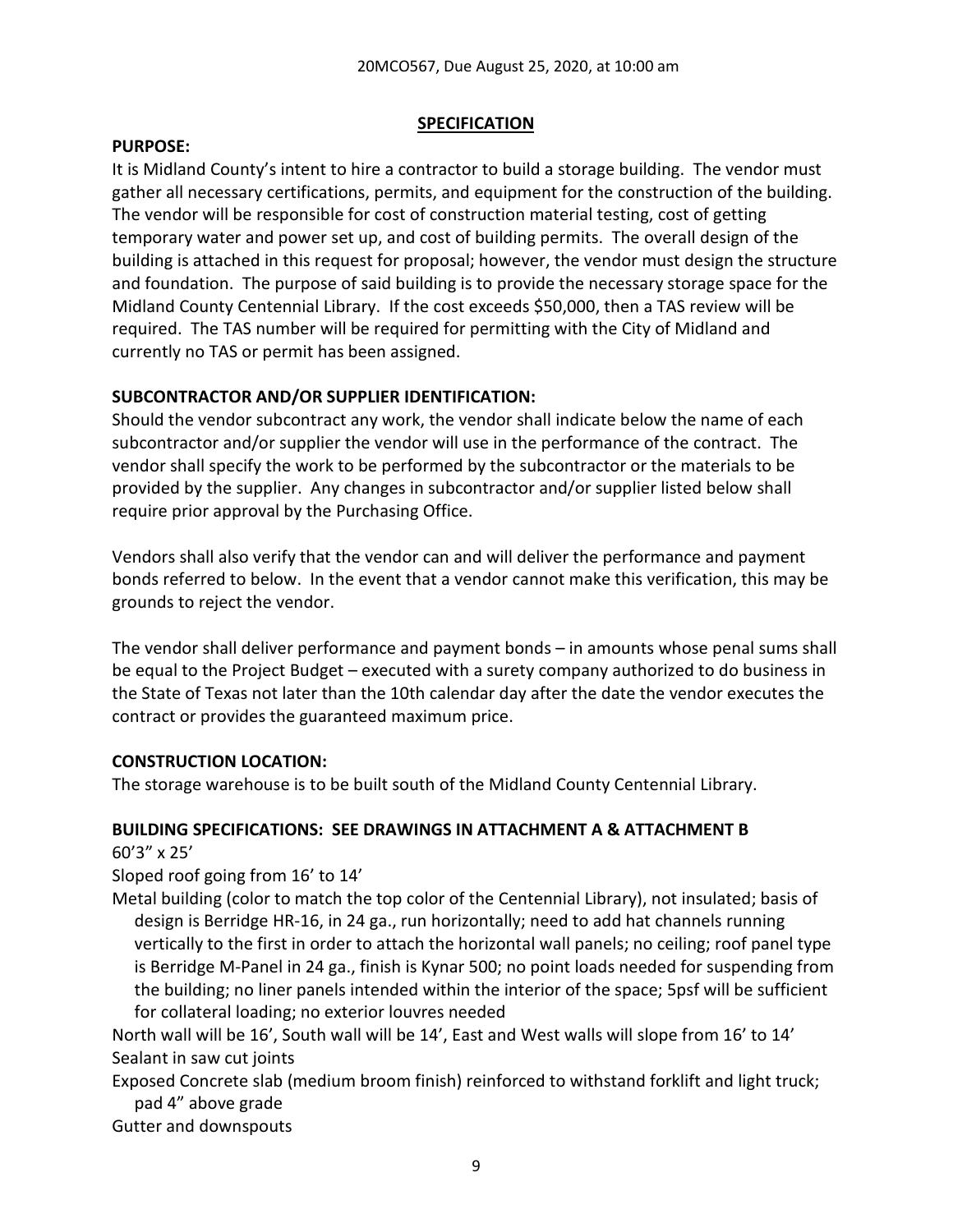2 coiling slated overhead doors (12'x12' and 10'x12'), not insulated

1 walk through door, not insulated

Lights overhead and on exterior (one on the west side and one on the east side), number and quality are up to the vendor to propose in this RFP

Light switches, one at the walk-through door and one at each roll up door for a total of 3 Double gang electrical outlets, one below each light switch for a total of 3; Single phase 120 v

run underground (include pavement patching) coming from the SW corner of the building and tied into the existing Library mechanical room panel. Distance is approximately 75'

Two standard bollards at the northeast corners and two standard bollards at the northwest corners

Knox Box

1 fire extinguisher (10 lb abc)

Underground utility; contractor will be responsible for re-patch

Two  $-2$ " empty conduit

Building is non-sprinkled and is intended for storage of non-hazardous materials; no internet/data and no security/access controls/intrusion detection required.

Building is non-air conditioned and non-heated, no circulation of fans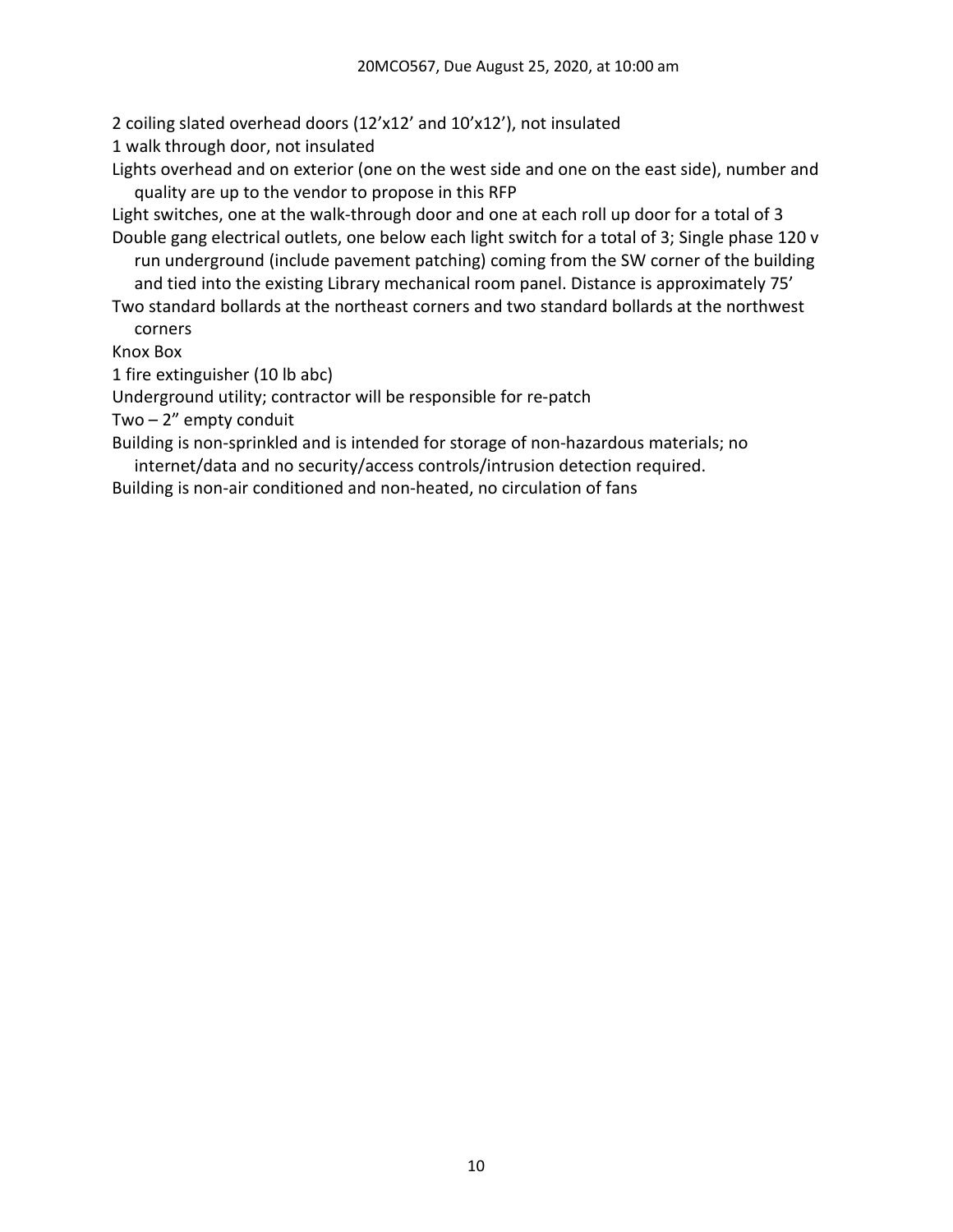# **EVALUATION PROCESS:**

The County will award to the proposed vendor that submits a bid which represents the "best value" to the County. The best value shall not be based solely upon price but the bid which receives the highest cumulative score for each of the evaluation factors delineated herein.

## **CRITERIA:**

Introduction (Executive Summary): 1 page maximum

Tab 1 Previous Related Experience & References: (20 points, maximum)

- Indicate experience with publicly funded facilities of same approximate size and type as the anticipated project.
- Indicate safety record on previous projects.
- Indicate whether vendor has had construction contracts terminated prior to completion or whether a bonding company surety has had to pay funds under a bond of the vendor.
- Indicate (3 minimum) general references who can attest to the vendor's ability, performance, and safety record.
- Indicate (3 minimum) contractor references who can attest to the vendor's abilities in handling construction management.

Tab 2 Identity and Location of vendor: (25 points, maximum)

• Indicate the exact legal name of vendor, its type of legal organization, its State of organization, its mailing address, the office/business location of the vendor from which the project will be managed; and, address vendor's availability to the project and the County and the response time.

Tab 3 Project Management: (15 points, maximum)

- Indicate the total project approach proposed by your firm to provide necessary construction services – from contract execution through warranty period.
- Indicate that all major elements of the work on the project shall, at the expense of the vendor, be publicly advertised by vendor; the vendor shall receive bids or proposals for such work from trade contractors or subcontractors (which may include vendor) and said bids and proposals shall be received and accepted in accordance with Texas Government Code Section 2269.255.

Tab 4 Project Schedule: (15 points, maximum)

• Indicate the time required to perform necessary construction services, including construction timeline, for this project.

Tab 5 Cost: (25 points, maximum)

- Indicate the Vendor's proposed fee for construction services and its price for fulfilling the general conditions of the construction contract.
- Indicate the guaranteed maximum price of construction of said building, including the foundation and electrical work.
- Indicate any contingency cost you would include in your budget/guaranteed maximum price.
- Indicate the cost of construction of said building, including foundation and electrical work.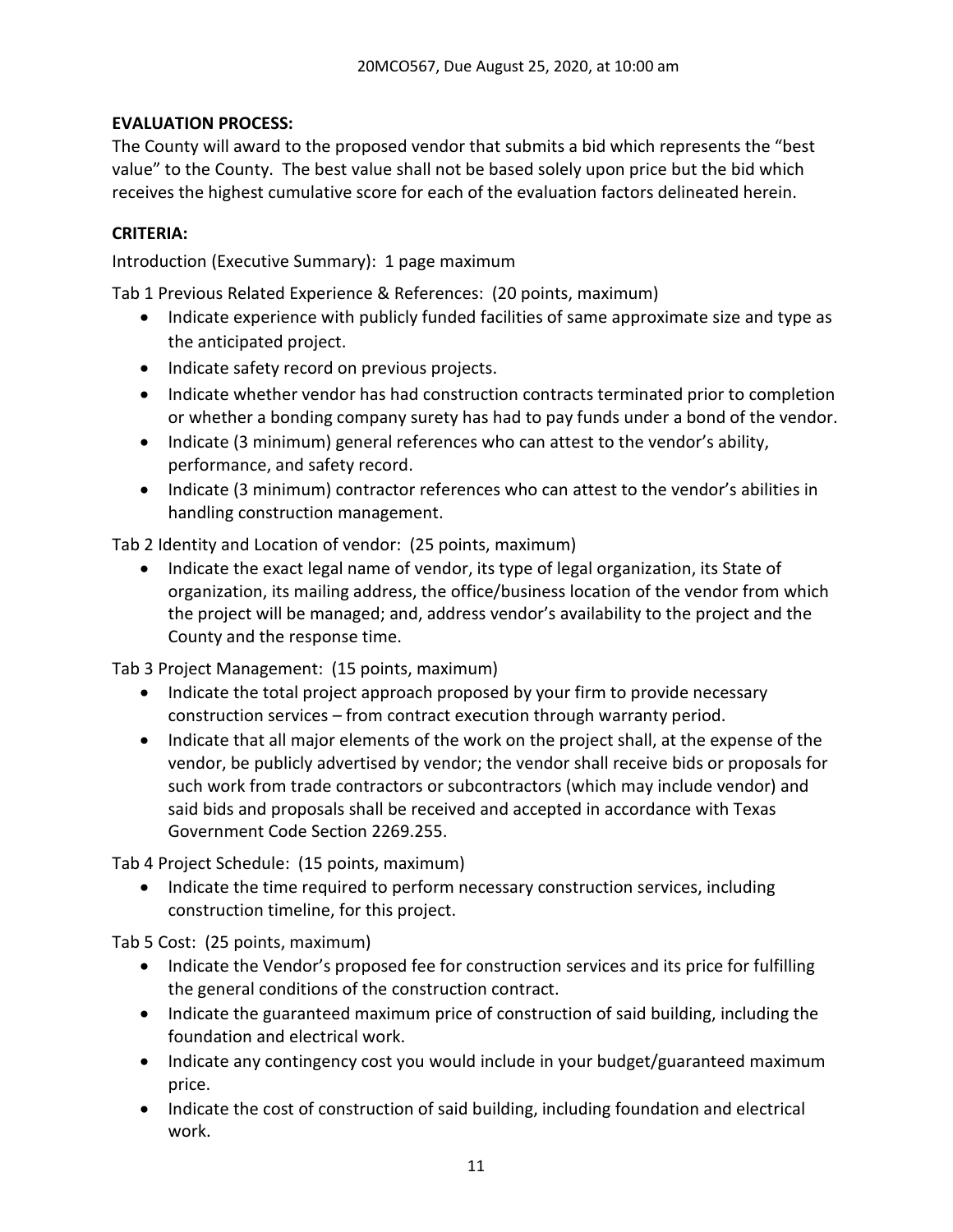